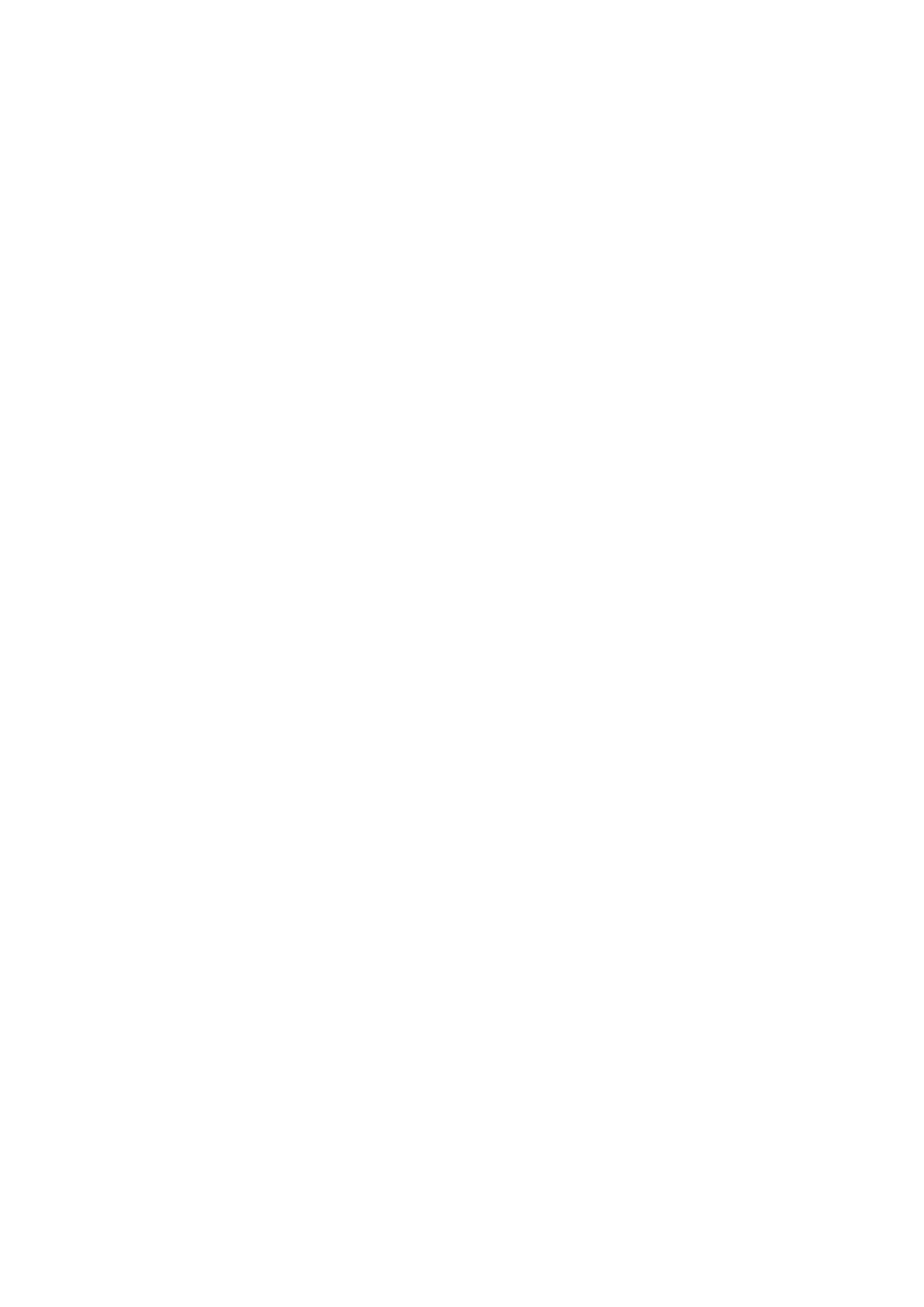# **CONTENTS**

| 4. Evaluation of Roles at Broxtowe Borough Council 2                   |
|------------------------------------------------------------------------|
|                                                                        |
| 6. Broxtowe Local Pay Scale for all Posts below Head of Service Level2 |
| 7. Terms and Conditions of Employment for Chief Officers 2             |
|                                                                        |
|                                                                        |
|                                                                        |
|                                                                        |
|                                                                        |
|                                                                        |
|                                                                        |
|                                                                        |
|                                                                        |
|                                                                        |
|                                                                        |
|                                                                        |
| 14. Levels and Elements of Remuneration for each Chief Officer 4       |
|                                                                        |
| 16. Additional Payments Made to Chief Officers - Election Duties 6     |
| 17. Payments made in connection with Electoral Services Functions  6   |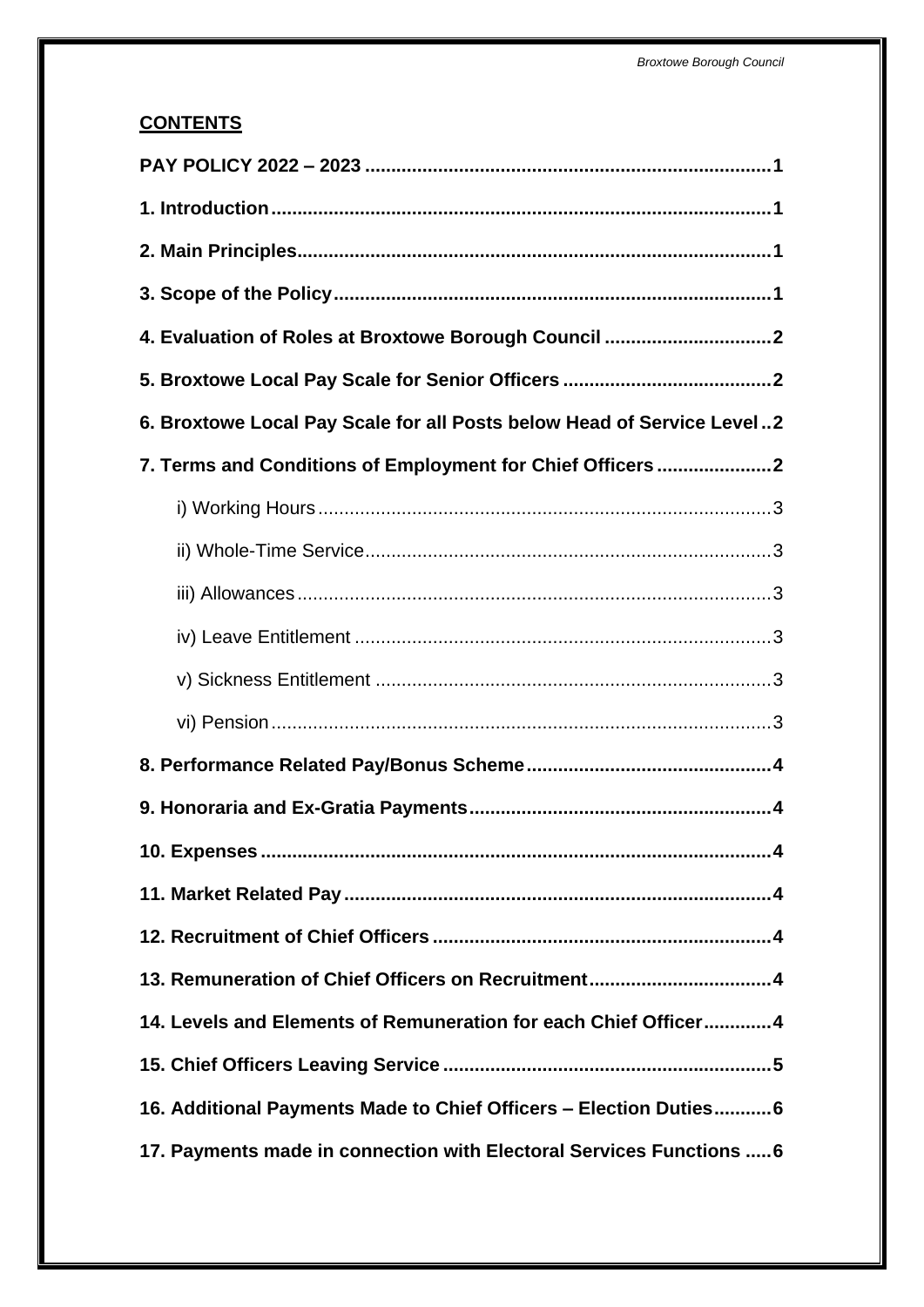| 18. Publication of and Access to Information Relating to Remuneration<br><b>of</b>                                     |
|------------------------------------------------------------------------------------------------------------------------|
|                                                                                                                        |
|                                                                                                                        |
| 21. Relationship Between Remuneration of Chief Officers and<br>Remuneration of Employees who are not Chief Officers. 7 |
|                                                                                                                        |
|                                                                                                                        |
|                                                                                                                        |
| <b>APPENDIX 1 - BROXTOWE LOCAL PAY STRUCTURE - FOR SENIOR</b>                                                          |
| <b>APPENDIX 2 - BROXTOWE LOCAL PAY STRUCTURE - FOR POSTS</b>                                                           |
| APPENDIX 2a - BROXTOWE LOCAL PAY STRUCTURE - SCALE OF                                                                  |
| APPENDIX 3 - CHIEF OFFICERS' REMUNERATION TABLE 12                                                                     |
| APPENDIX 4 - SCALE OF FEES FOR ELECTORAL FUNCTIONS13                                                                   |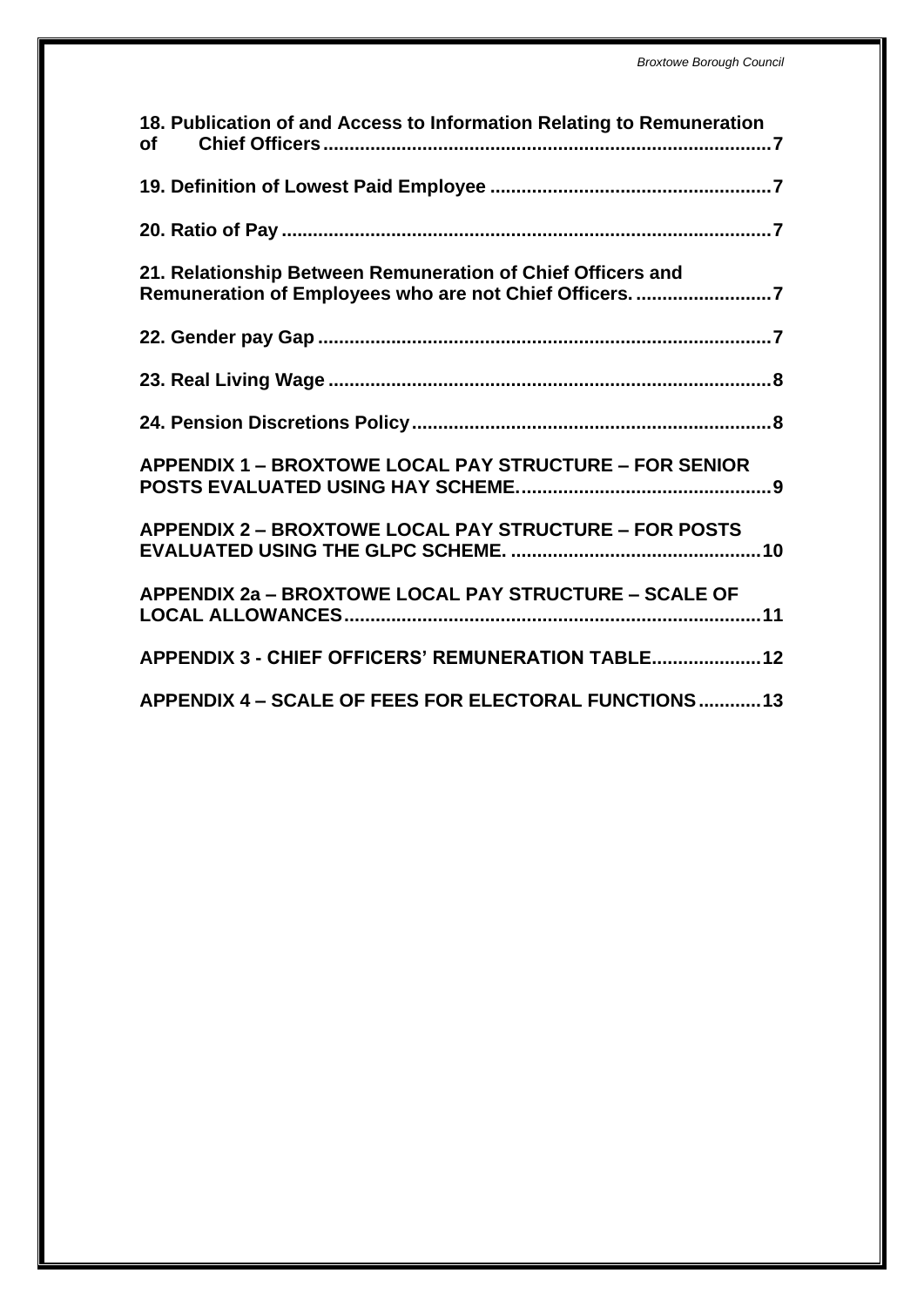# <span id="page-3-0"></span>**PAY POLICY 2022 – 2023**

## <span id="page-3-1"></span>**1. Introduction**

 The Council is required to publish a Pay Policy Statement by 31 March each year in to set out the Council's guiding principles of its current reward system and increase accordance with Section 38 of the Localism Act 2011. The purpose of this Statement is accountability in relation to the total remuneration of its Chief Officers by enabling public scrutiny of that remuneration.

## <span id="page-3-2"></span>**2. Main Principles**

 pay systems, whilst recognising that its reward system must be affordable and at the same time support the requirement to provide excellent customer service in accordance This policy statement confirms the Council's on-going commitment to operate transparent with its corporate objectives.

The importance of managing pay fairly will mean that the Council will be able to:

- attract, motivate and retain appropriately talented people who make a positive contribution to improve the Council's performance and meet future challenges;
- reflect the market for comparable jobs, with skills and competencies required to meet agreed delivery and performance outcomes;
- appropriately reward and value employees for their work;
- operate within the provisions of Chief Officers' pay and conditions as set out in the Joint Negotiating Committee for Chief Executives and Chief Officers of Local Authorities;
- Operate within the provisions of the national agreement on pay and conditions of service as set out in the National Joint Council for Local Government Services.

### <span id="page-3-3"></span>**3. Scope of the Policy**

Whilst this policy specifically covers those employees defined as a Chief Officer within the Local Government and Housing Act 1989, it also makes reference to other levels of employees within the organisation.

 The term 'Chief Officer' and 'Deputy Chief Officer' referred to in this policy (and for the purposes of this pay policy statement only) includes:

- a. the Head of Paid service designated under Section 4 of the Local Government and Housing Act 1989 (the Chief Executive);
- b. the Monitoring Officer designated under Section 5 of that Act.
- b. the Monitoring Officer designated under Section 5 of that Act.<br>c. a statutory Chief Officer mentioned in Section 6 of that Act (Section 151 Officer also Deputy Chief Executive);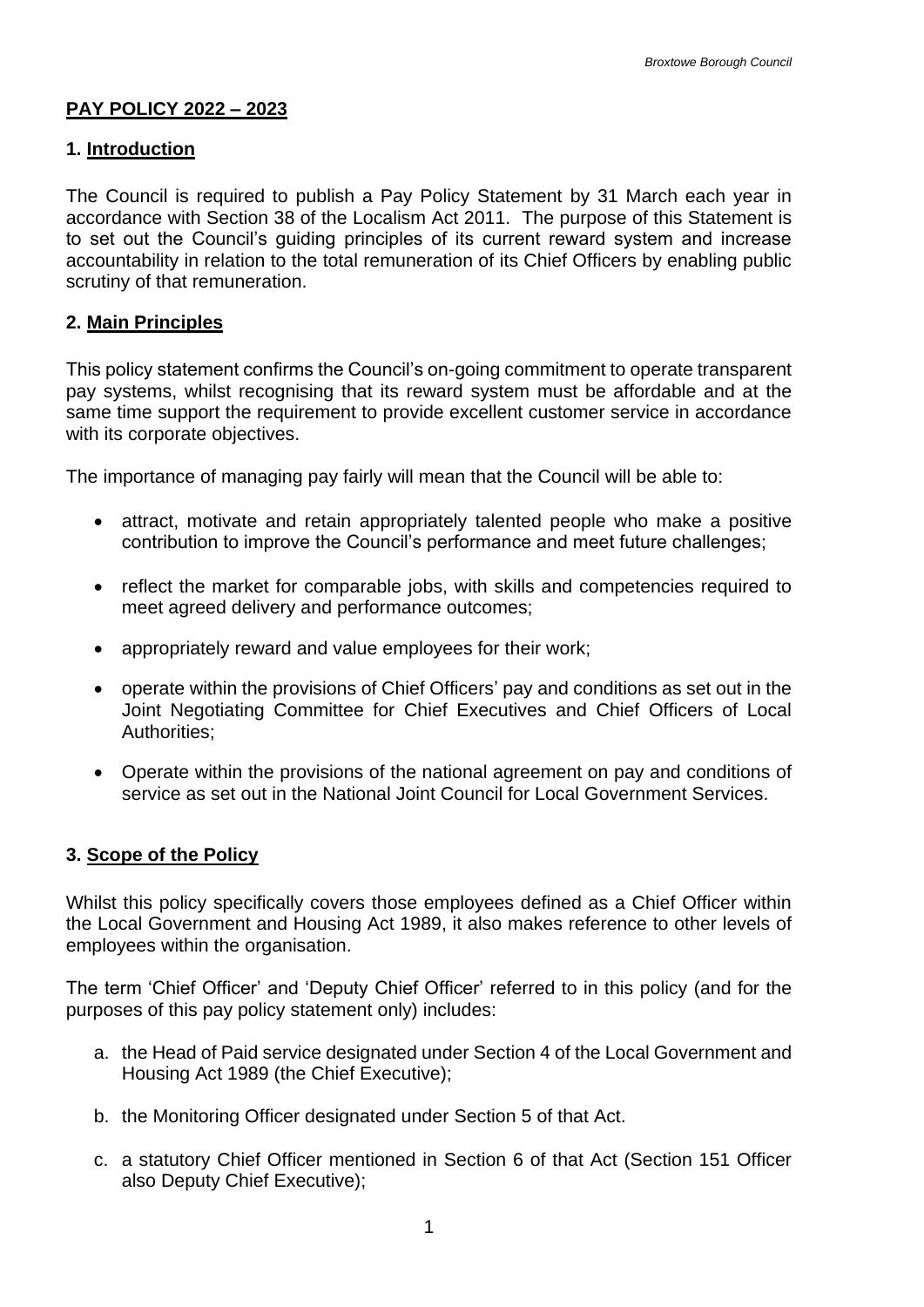- d. a non-statutory Chief Officer mentioned in Section 7 of that Act (one Director by virtue of reporting directly to the head of paid service);
- e. a Deputy Chief Officer mentioned in section 8 of that Act (all Heads of Service by virtue of reporting directly to statutory and non-statutory Chief Officers).

The Council has decided for completeness and transparency to publish information which includes all posts at Heads of Service / Deputy Chief Officer level. These roles are identified in the Chief Officers' Remuneration Table at appendix 3

## <span id="page-4-0"></span>**4. Evaluation of Roles at Broxtowe Borough Council**

 structure up to but not including Head of Service level were taken through a (GLPC) scheme with implementation of changes to pay and grading taking place on 1 In accordance with the national requirement for all local authorities to review their pay and grading frameworks to ensure fair and consistent practice, all job roles within the Council's comprehensive job evaluation process using the Greater London Provincial Council March 2011.

 grade for each role being determined by a consistent job evaluation process using the The Council's pay framework for its Chief Executive, Chief Officers and Heads of Service was also considered and revised with changes implemented on 1 March 2011, with the Hay scheme.

 Chief Officers or the Greater London Provincial Council (GLPC) scheme for all other posts The job evaluation process is now embedded within the Council's pay and grading systems and all senior officer roles continue to be evaluated using the Hay scheme for to ensure that pay rates are equitable and non-discriminatory. All posts are re-evaluated where significant changes occur.

# <span id="page-4-1"></span>**5. Broxtowe Local Pay Scale for Senior Officers**

 The Broxtowe Local Pay Scale for Senior Officers (BLPSSO) contains seven pay grades. The scale is increased in line with the annual national Joint Negotiating Committee pay award.

# <span id="page-4-2"></span>**6. Broxtowe Local Pay Scale for all Posts below Head of Service Level**

 The Council also adopted a local pay scale (BLPS) for all posts below Head of Service grade, at appendix 2. Whilst the Council has adopted a local pay scale for this group of employees, it continues to recognise the National Joint Council annual pay award for the Broxtowe Local Pay Scale appendix 2 and Scale of Local Allowances appendix 2a. The Council will apply the agreed National Joint Council annual pay award for 2022/23 with level and this is shown, together with the relevant job evaluation points score for each effect from 1 April 2022 once it is known.

### <span id="page-4-3"></span>**7. Terms and Conditions of Employment for Chief Officers**

 The terms and conditions of employment for Chief Officers are subject to collective agreements negotiated with the trade unions recognised by the Council. Agreements reached nationally are set out in the Scheme of Conditions of Service of the Joint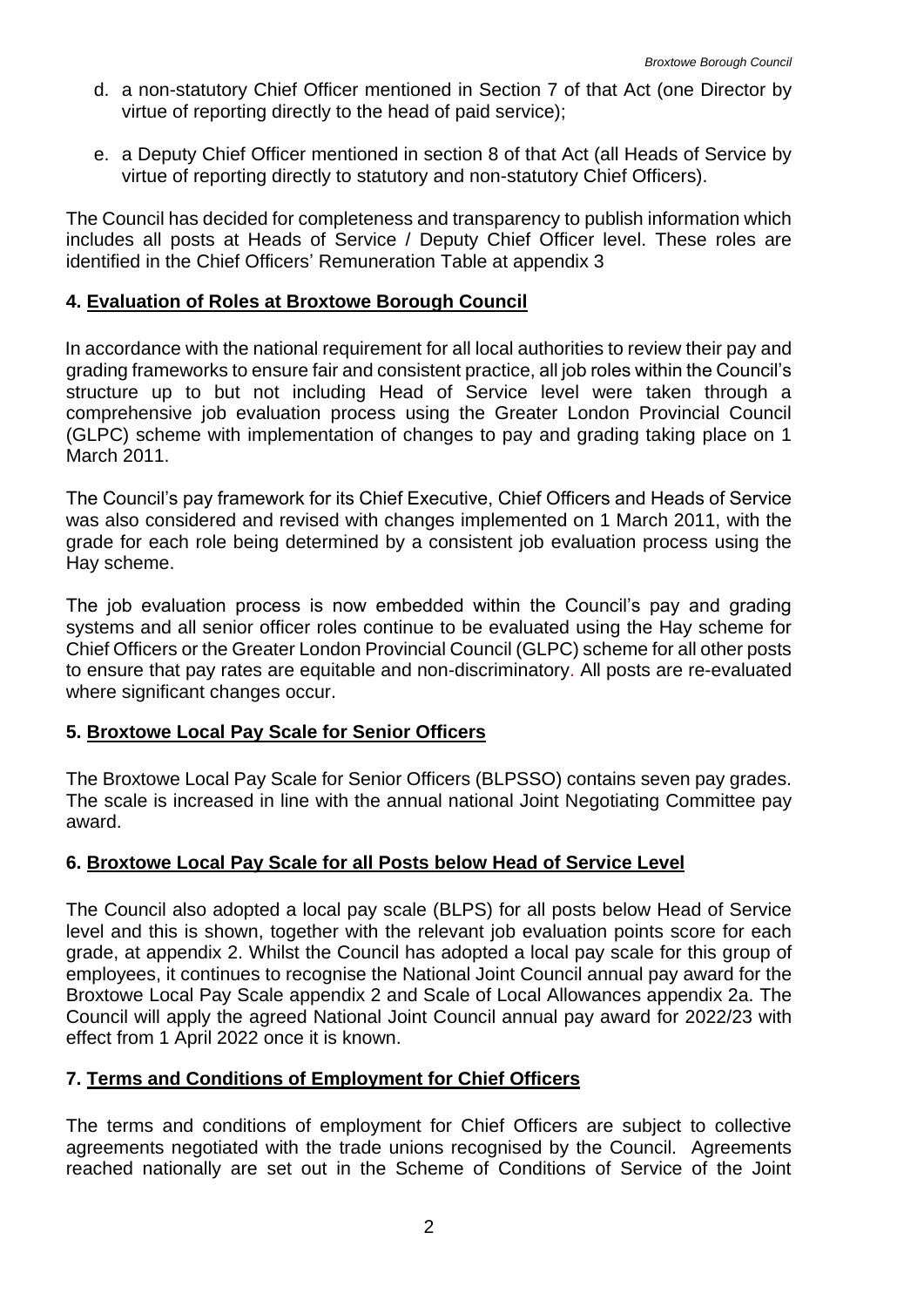agreements which are included within the Conditions of Service for Broxtowe employees. Negotiating Committee for Chief Officers. In addition, the Council makes local

## <span id="page-5-0"></span>i) Working Hours

 Working arrangements for Chief Officers are nominally one of 37 hours (for full time of additional hours for which there is no additional payment. The grading of the post positions), however the seniority and nature of the posts will necessitate the working takes account of the requirement to work outside of the normal working week.

#### <span id="page-5-1"></span>ii) Whole-Time Service

Chief Officers are required to devote their whole-time service to the work of the Council and should not engage in any other business or take up any other additional appointment without the express consent of the Council.

#### <span id="page-5-2"></span>iii) Allowances

 Chief Officers are entitled to the reimbursement of one professional fee and one legal practising certificate (if appropriate). All Chief Officer posts hold designated car user status.

#### <span id="page-5-3"></span>iv) Leave Entitlement

 Annual leave entitlement for Chief Officers is 33 days increasing to 35 after 5 years local government service and 37 days after 10 years Broxtowe Borough Council service, plus 8 statutory days.

### <span id="page-5-4"></span>v) Sickness Entitlement

Sickness entitlement for Chief Officers is in accordance with the provisions of the local government sickness scheme.

#### <span id="page-5-5"></span>vi) Pension

All Chief Officers are entitled to participate in the Local Government Pension Scheme.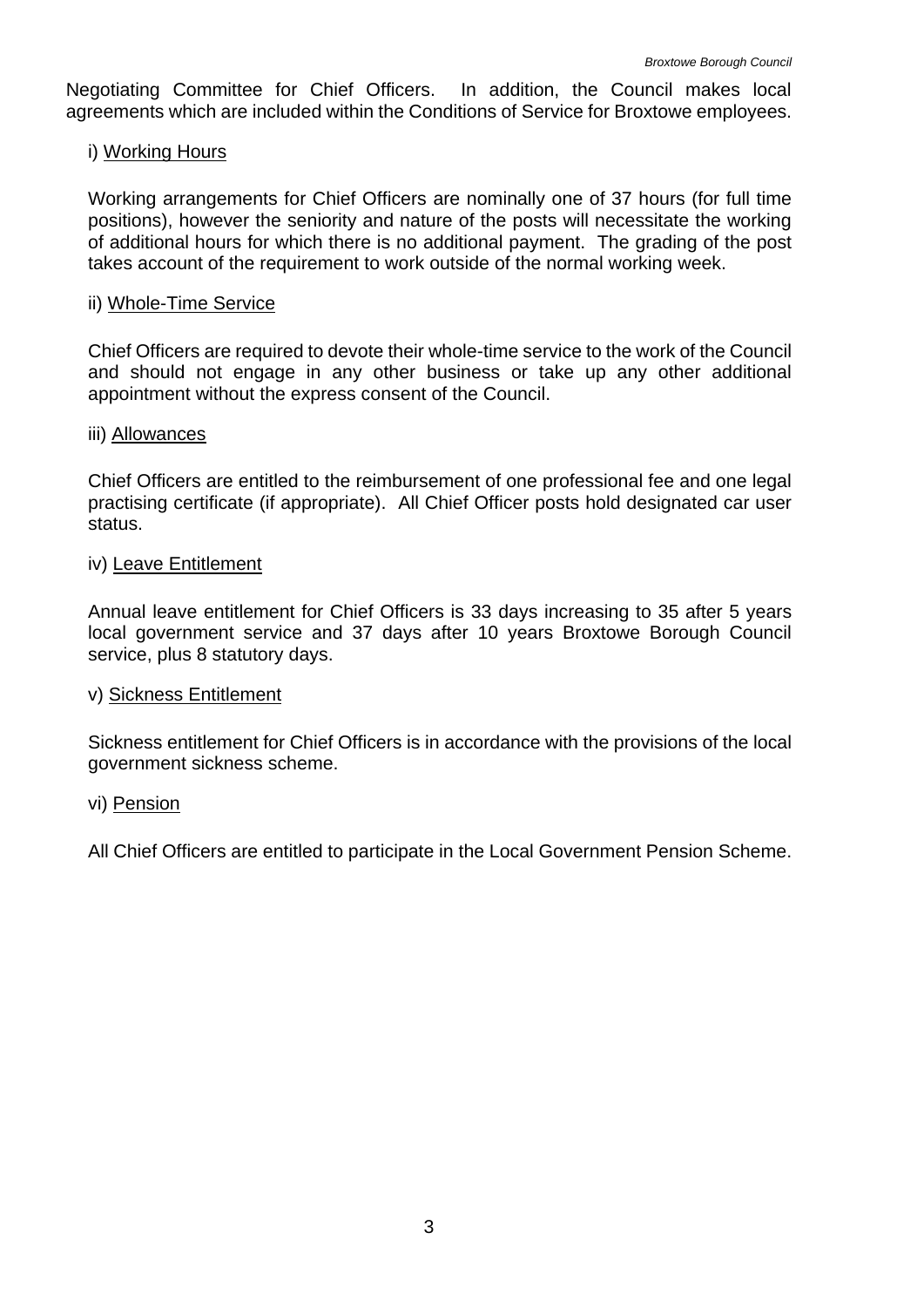## <span id="page-6-0"></span>**8. Performance Related Pay/Bonus Scheme**

Broxtowe Borough Council does not operate a performance related pay or bonus scheme for Chief Officers.

 Exceptional effort from employees can be rewarded by accelerating increments within the grade band they occupy. The costs of accelerated increments have to be met from existing budgets.

#### <span id="page-6-1"></span>**9. Honoraria and Ex-Gratia Payments**

 The Council operates an Honoraria and Acting Up Payments Policy, the application of which for Chief Officers requires prior Personnel Committee approval.

### <span id="page-6-2"></span>**10. Expenses**

In accordance with nationally agreed terms, the Council pays reasonable out-of-pocket expenses actually incurred.

### <span id="page-6-3"></span>**11. Market Related Pay**

 meeting the current and/or market position for most jobs. The Council introduced a value for different job roles, ensuring any issues with the retention or recruitment of staff The grading structures that were introduced for all employees in 2011 were aimed at Market Supplement Policy on 29<sup>th</sup> June 2021 to replace the scarcity rating system. The Market Supplement policy allows the Council more flexibility in meeting the current market are minimised.

### <span id="page-6-4"></span>**12. Recruitment of Chief Officers**

 (Section 151), Chief Officer or Deputy Chief Officer, the Council or a committee of the Council will determine whether to fill the vacancy or otherwise. The Council or committee will also approve an interview committee prior to the commencement of the recruitment In accordance with Standing Orders 8.14 within the Council's Constitution, where any vacancy occurs in the post of Chief Executive, Monitoring Officer, Chief Financial Officer process. The full details of the recruitment process can be found within the Constitution, available on the Council's website.

### <span id="page-6-5"></span>**13. Remuneration of Chief Officers on Recruitment**

 existing skills and experience in the job. This practice applies to all new employees at Recruitment to the Council will normally be to the first point of the relevant scale designated to the Chief Officer post or will reflect a level commensurate with a candidate's the Council.

### <span id="page-6-6"></span>**14. Levels and Elements of Remuneration for each Chief Officer**

The table at appendix 3 provides a breakdown of the elements of remuneration for each Chief Officer at the Council.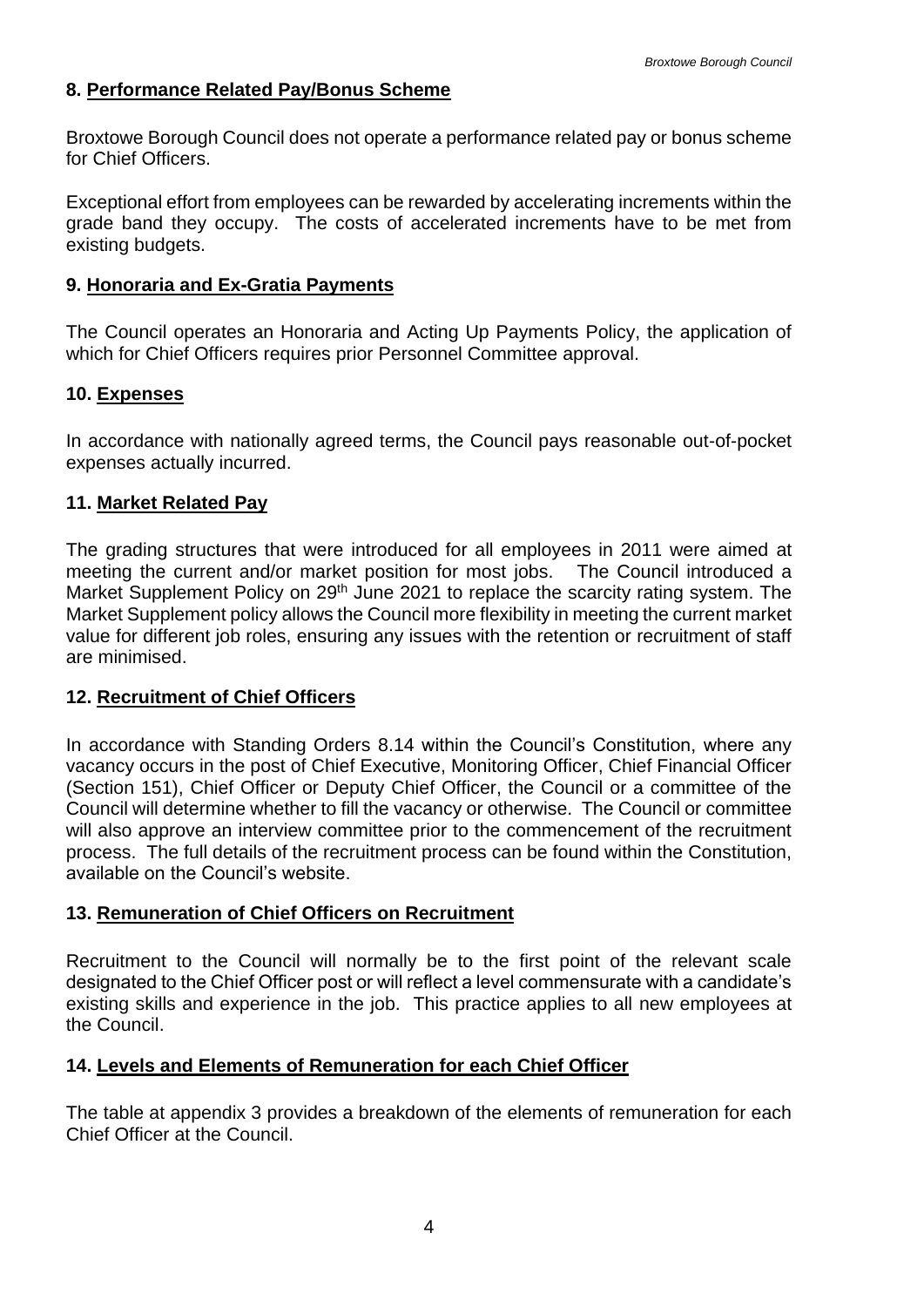# <span id="page-7-0"></span>**15. Chief Officers Leaving Service**

#### i) Redundancy payments:

 employees across the organisation, including Chief Officers. The Council's policy amount. Approval for any Chief Officer post under the Redundancy Policy must be The Council's Redundancy and Re-organisation Policy applies equally to all operates in accordance with section 220 of the Employment Rights Act 1996. A week's pay is therefore calculated in accordance with the statutory maximum redundancy given by Personnel Committee.

In a report approved by Cabinet on 23 September 2014, a temporary enhancement of the Council's Voluntary Redundancy (VR) Scheme was again extended for the period 1 October 2014 and 30 September 2015 and further extended to March 2016. A report to committee in May 2016 confirmed these arrangements would remain in place until changes in governing exit packages has been agreed.

 The temporary enhancement allows for successful VR applications to be based on actual week's pay rather than statutory entitlement at all levels of employee up to and including Chief Executive. The payback of any pension strain and redundancy costs must however be covered by savings within three years. The enhancement is aimed at providing employees with greater flexibility and give the Council the opportunity to restructure the workforce around the VR application providing additional opportunities for career development.

The £95,000 cap on exit payments came into effect on  $4<sup>th</sup>$  November 2020. On 12<sup>th</sup> February 2021 HMRC announced the regulations regarding exit payments would be revoked. Should the cap on exit payments be reinstated the enhanced VR Scheme will be reviewed.

ii) Severance Payments – Regulation 6 of the Local Government (Early Termination of Employment/Discretionary Compensation) (England and Wales) Regulations 2006.

 The Council may apply discretion on the use of severance payments for employees leaving the Council where criteria such as ill-health retirement or early retirement cannot be met, for example termination on the grounds of efficiency, or where employees have long service and there is a financial and organisational benefit to the Council. Posts at Chief Officer level would need to be approved either by Personnel Committee or full Council.

#### iii) Flexible Retirement (Regulation 18, of The Local Government Pension Scheme) (Benefits, Membership and Contributions) Regulations 2007

 The Council operates a flexible retirement scheme which is available for all employees to apply for, including Chief Officers, subject to the appropriate criteria being met. Under this policy Personnel Committee is required to provide approval for posts at Chief Officer level.

costs The policy states that, other than in very exceptional circumstances, the Council will not waive the costs of early release of pension.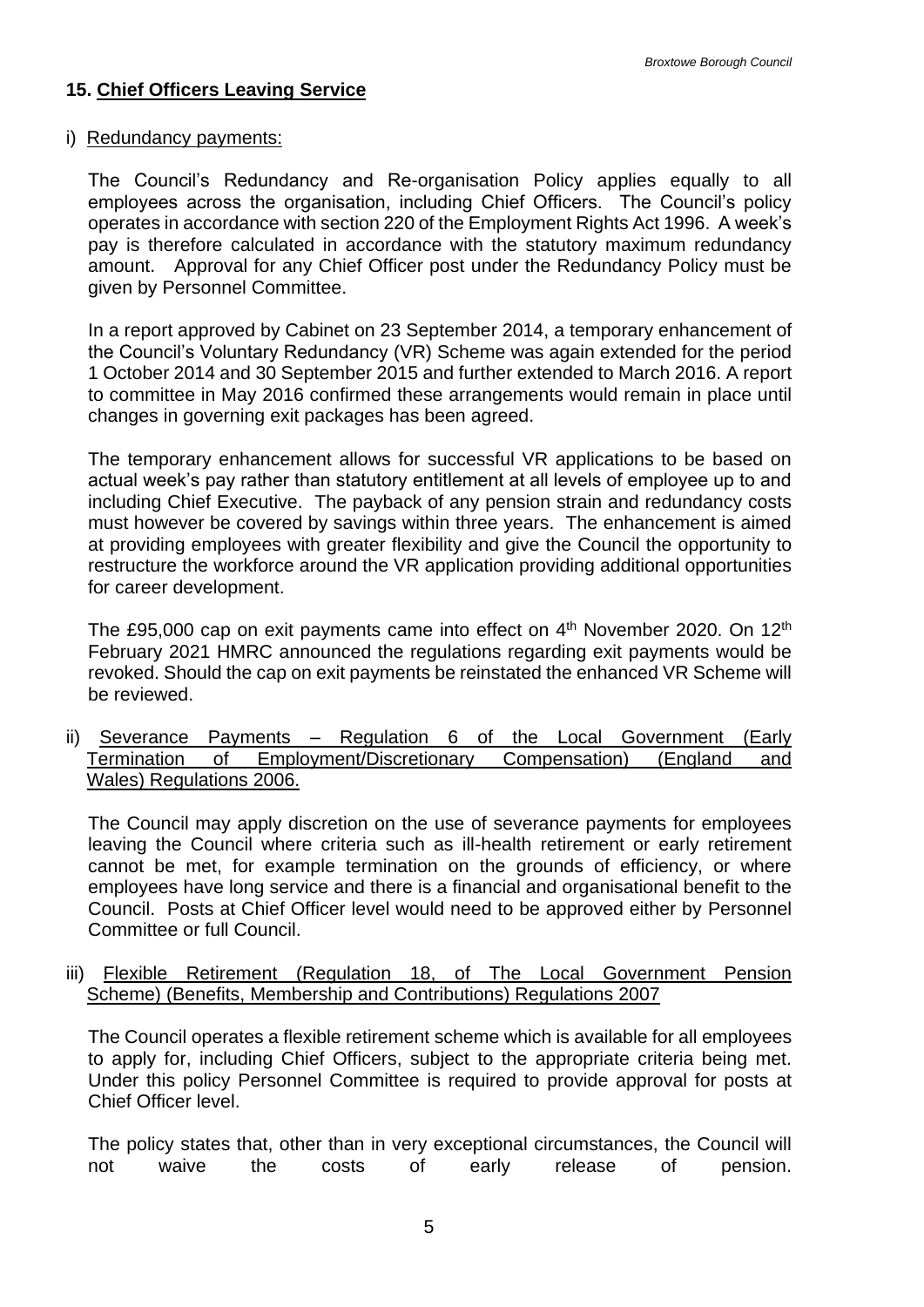## iv) Early Retirement – Members of the Local Government Pension Scheme

 retirement if they are over the age of 55. Any pension and lump sum which may be Employees, including Chief Officers, may apply to the Council for consideration of early payable has to be reduced by percentages decided by an actuary.

 If, in the Council's opinion, there are grounds of compassion which are fair and should be allowed. The cost of approval must be given proper weight and all justifiable. Any request by an employee (at any level) for the discretion to be exercised must clearly establish real and ongoing reasons to substantiate why the discretion applications would be considered by Personnel Committee.

 $\overline{a}$  $\overline{a}$ v) Augmentation of Scheme Membership on Termination of Employment (Regulation 12, of The Local Government Pension Scheme) (Benefits, Membership and Contributions) Regulations 2007

 Applications from officers at all levels (including Chief Officers) will only be considered under this discretion in circumstances that are exceptional or specifically determined by Policy and Performance Committee.

## <span id="page-8-0"></span>**16. Additional Payments Made to Chief Officers – Election Duties**

 national agreement, the Chief Executive is entitled to receive and retain the personal fees arising from performing the duties of Returning Officer, Acting Returning Officer, Deputy Returning Officer or Deputy Acting Returning Officer and similar positions which he or The Chief Executive is nominated as the Returning Officer. In accordance with the she performs subject to the payment of pension contributions thereon, where appropriate.

The role of Deputy Returning Officer will be assigned to the required officers working on the election. Deputy Returning Officers will receive payment in accordance with appendix 4.

Payments to the Returning Officer are governed as follows:

- for national elections, fees are prescribed by legislation;
- for local elections, fees are determined within a local framework used by other district councils within the county. This framework is applied consistently and is reviewed periodically by lead Electoral Services Officers within Nottinghamshire.

As these fees are related to performance and delivery of specific elections duties, they are distinct from the process for the determination of pay for Senior Officers.

### <span id="page-8-1"></span>**17. Payments made in connection with Electoral Services Functions**

 Fees for all staff employed in connection with the electoral services function are reviewed and approved by Personnel Committee or Full Council as and when appropriate. The proposed staff fees for electoral services is shown in appendix 4.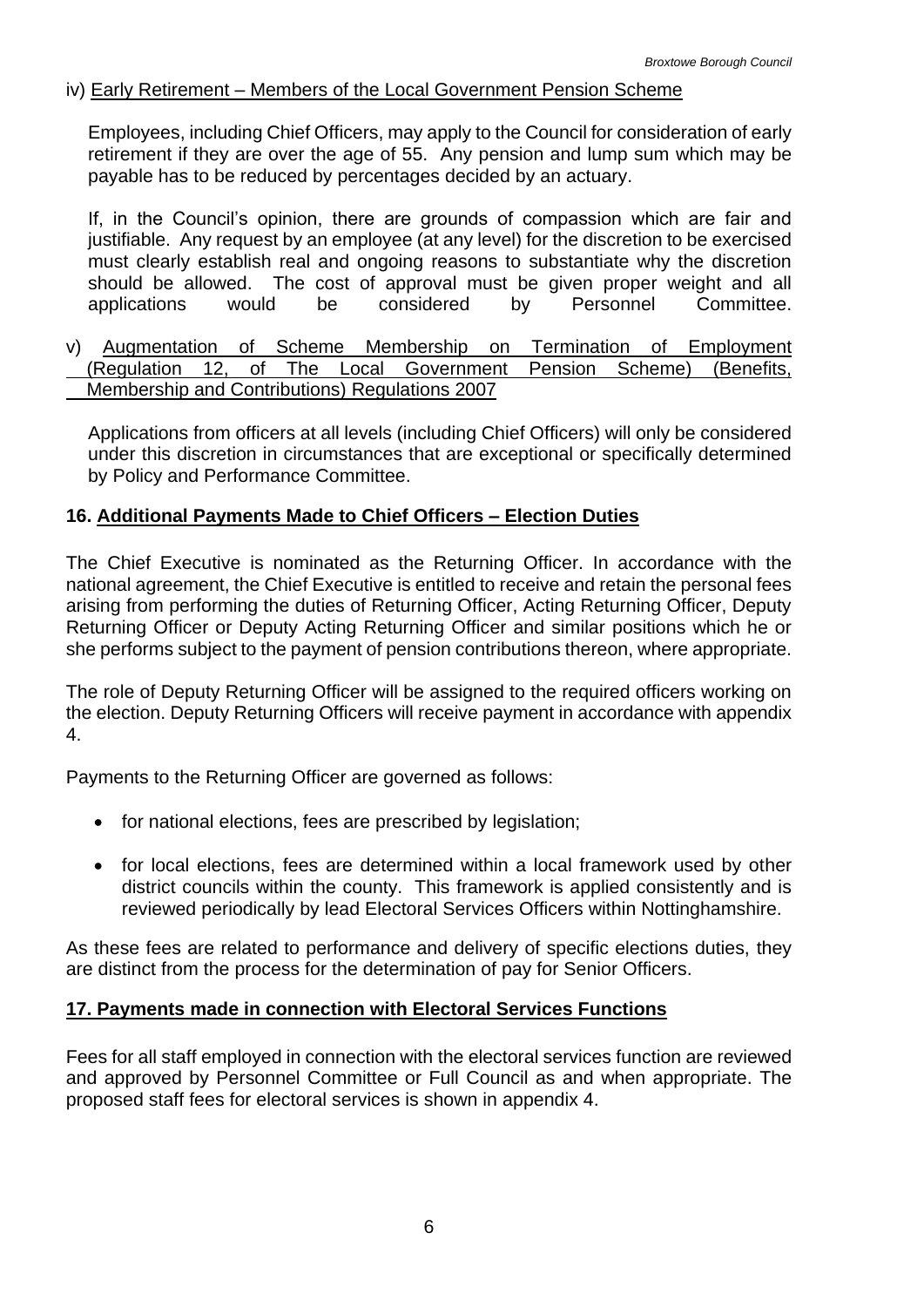## <span id="page-9-0"></span>**18. Publication of and Access to Information Relating to Remuneration of Chief Officers**

The Council publishes information relating to the remuneration of its Chief Officers on its website and which it updates annually. The Council also publishes each year within its annual Statement of Accounts, the salary and fees of all Chief Officers and Deputy Chief Officers whose earnings exceed £50,000.

# <span id="page-9-1"></span>**19. Definition of Lowest Paid Employee**

 provided balance to both grades 2 and 3. The lowest evaluated score in accordance with the GLPC job evaluation scheme remains the post of cleaner with 202 points and this In April 2020 grade 2 and grade 3 were reduced to one spinal point within the grade. This falls within grade 2 of the Broxtowe Local Pay Scale.

On 1 October 2021 the salary difference between the lowest paid employee and the highest paid employee will be £96,765. This amount remains unchanged from the Pay Policy 2021/22 as the 2021/22 pay award has not yet been agreed.

# <span id="page-9-2"></span>**20. Ratio of Pay**

 The ratio of the pay of the Council's top earner (Chief Executive) to that of its median earner is currently 5.37:1. This calculation of the pay multiple is based on base salary as at 1 November 2021.

### <span id="page-9-3"></span>**21. Relationship Between Remuneration of Chief Officers and Remuneration of Employees who are not Chief Officers.**

 following cabinet approval of a new pay and grading structure for Chief Officers on 10 March 2009 and all other employees on 29 June 2010. The Council implemented Single Status for all employees of the Council on 1 March 2011

The continuing evaluation of posts at all levels demonstrates non-discriminatory pay practices and that the Council pays equally for work of equal value.

### <span id="page-9-4"></span>**22. Gender pay Gap**

 Although Broxtowe Borough Council has produced Gender Pay Gap information for a number of years, from April 2017 this is now a mandatory requirement. The rate is now expressed as the difference by hourly rate of pay rather than full time equivalent annual pay as produced previously.

The gender pay gap is calculated as the average difference between male and female earnings as a percentage of male earnings.

 Note: The mean is an average. It is the grand total divided by the number of data points. contains an even number of values, the median is defined as the mean of the middle two. The median is the middle value in a sample sorted into ascending order. If the sample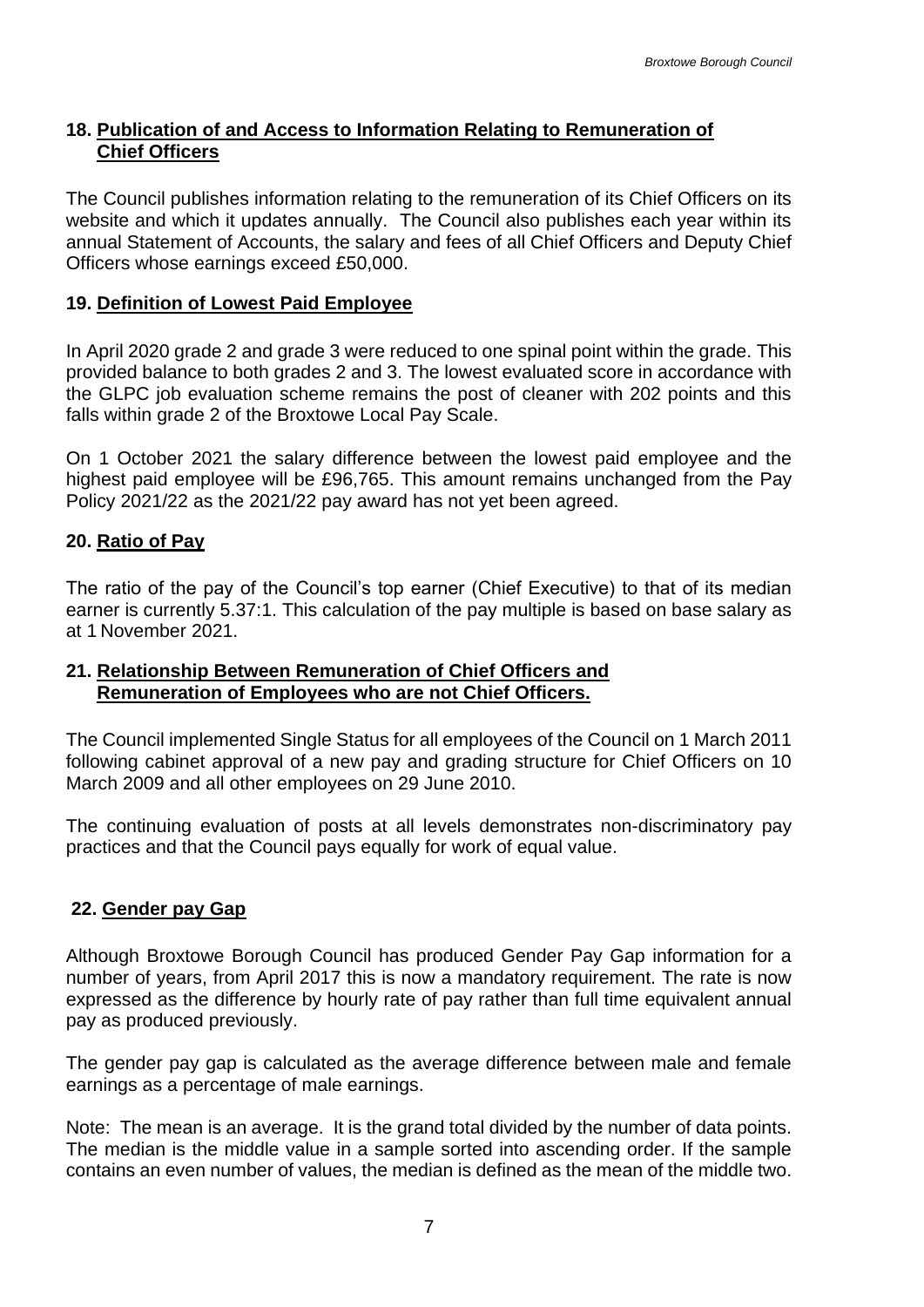The Gender Pay Gap for 2020-2021 as published on GOV.UK and the Council's website by hourly rate is as follows:

| <b>All Employees</b><br>Mean male hourly rate<br>Mean female hourly rate       | 13.3527<br>12.8736 | <b>All Employees</b><br>Median male hourly rate<br>Median female hourly rate           | 11.3607<br>11.3607 |
|--------------------------------------------------------------------------------|--------------------|----------------------------------------------------------------------------------------|--------------------|
| <b>Gender Pay Gap</b>                                                          | 3.59%              | <b>Gender Pay Gap</b>                                                                  | 0.00%              |
| <b>Full Time Employees</b><br>Mean male hourly rate<br>Mean female hourly rate | 13.6182<br>13.8973 | <b>Full Time All Employees</b><br>Median male hourly rate<br>Median female hourly rate | 12.0812<br>11.9669 |
| <b>Gender Pay Gap</b>                                                          | $-2.05%$           | <b>Gender Pay Gap</b>                                                                  | 0.95%              |
| <b>Part Time Employees</b><br>Mean male hourly rate<br>Mean female hourly rate | 10.8942<br>11.6502 | <b>Part Time All Employees</b><br>Median male hourly rate<br>Median female hourly rate | 10.8932<br>11.3607 |
| <b>Gender Pay Gap</b>                                                          | $-6.94%$           | <b>Gender Pay Gap</b>                                                                  | $-4.29%$           |

 has improved by 1.31%. The Gender Pay Gap for 2019/20 was 0.00% for the Median and 4.90% for the Mean. Whilst the Median Gender Pay Gap has remained unchanged the Mean Gender Pay Gap

## <span id="page-10-0"></span>**23. Real Living Wage**

 by organisations to show their commitment to meeting the 'real living wage' as it is The Real Living Wage provides an hourly rate of pay based on the cost of living for employers inside and outside of London. This Real Living Wage can be paid voluntarily referred to by the Living Wage Foundation.

 The Real Living Wage for 2020/21 was £9.50 for employers outside of London and £10.85 for employers in London. The Broxtowe Local Pay Scales for 2021/22 show that Broxtowe Borough Council will continue to meet the Real Living Wage as the lowest hourly rate in 2021/22 will be £9.62. A revised Real Living Wage was announced in November 2021. Based on previous year's increases our assumption made the revised Real Living Wage approximately £9.80. The confirmed Real Living Wage for 2021/22 is £9.90 for employers outside of London. The pay award for 2021/22 has not yet been agreed meaning it cannot be known if the lowest hourly rate of pay would meet the Real Living Wage for 2021/22.

### <span id="page-10-1"></span>**24. Pension Discretions Policy**

 to choose how to apply the scheme in respect of certain provisions. The Pension The Local Government Pension Scheme (LGPS) regulations require employers who participate in the LGPS to draw up and publish a discretions policy. This policy should then be kept under review by the Council. Discretions are powers that enable employers Discretions Policy is the Council's policy statement detailing all mandatory employer discretions. This policy was brought into effect in September 2020.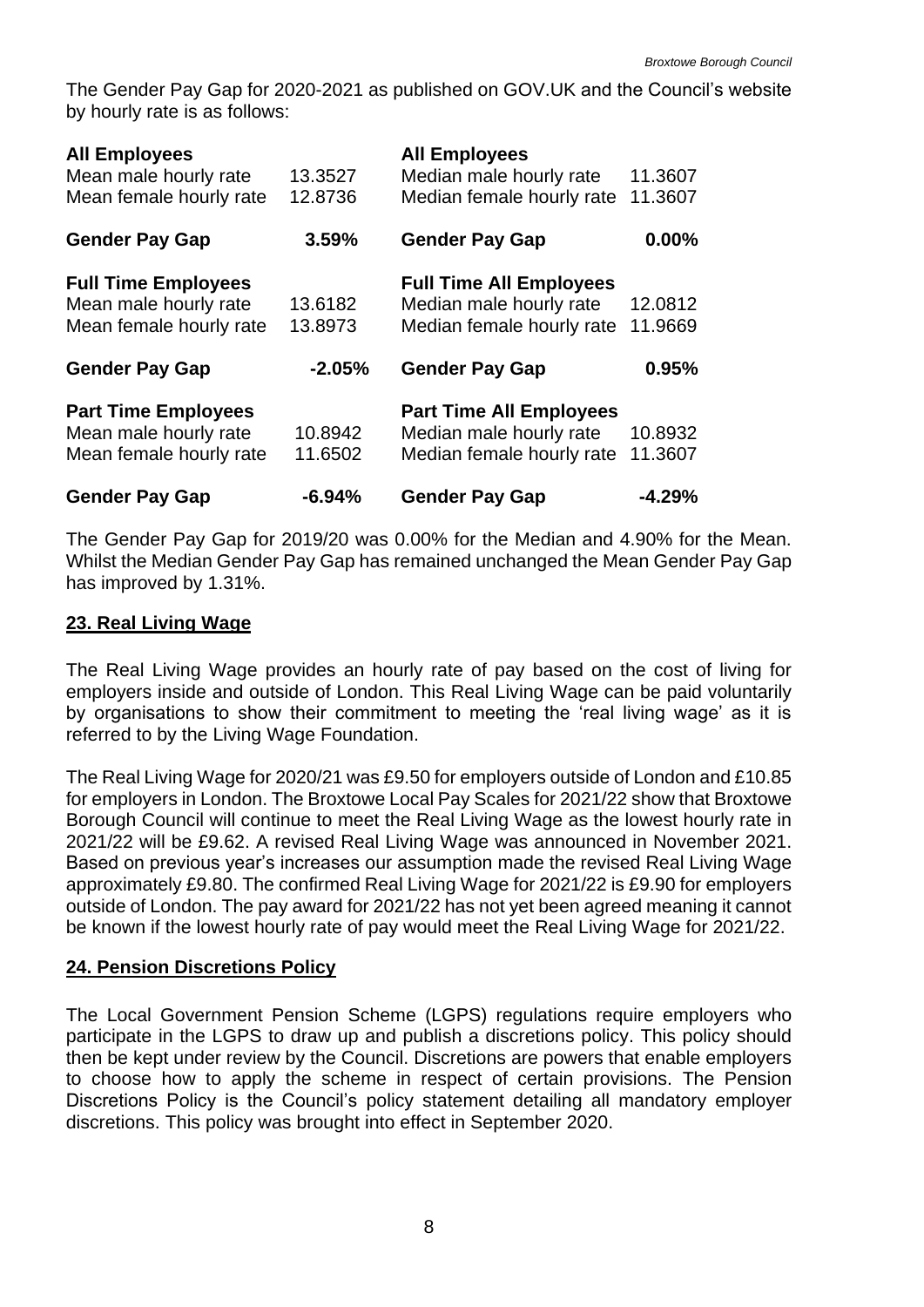### <span id="page-11-0"></span>**APPENDIX 1 – BROXTOWE LOCAL PAY STRUCTURE – FOR SENIOR POSTS EVALUATED USING HAY SCHEME.**

#### **From April 2022**

| <b>Grade</b>     | <b>SCP</b>      | 2021/22  | <b>Hourly</b> |
|------------------|-----------------|----------|---------------|
|                  |                 |          | Rate          |
| 15               |                 |          |               |
| $0 - 499$        | 71              | £45,155  | 23.4048       |
|                  | 72              | £45,768  | 23.7227       |
|                  | 73              | £46,376  | 24.0380       |
|                  | 74              | £46,844  | 24.2803       |
| <b>CO1</b>       | 75              | £46,167  | 23.9294       |
| HoS              | 76              | £47,323  | 24.5285       |
| 500-629          | 77              | £48,471  | 25.1240       |
|                  | 78              | £49,631  | 25.7252       |
|                  | 79              | £50,780  | 26.3207       |
| <b>CO2</b>       | 80              | £52,368  | 27.1435       |
| HoS              | 81              | £53,678  | 27.8225       |
| 630-759          | 82              | £54,988  | 28.5016       |
|                  | 83              | £56,299  | 29.1812       |
|                  | 84              | £57,604  | 29.8575       |
| CO <sub>3</sub>  | 85              | £68,906  | 35.7159       |
| Dir              | 86              | £70,626  | 36.6075       |
| 760-939          | 87              | £72,357  | 37.5043       |
|                  | 88              | £74,078  | 38.3964       |
|                  | 89              | £75,797  | 39.2874       |
| CO <sub>3a</sub> | 85a             | £77,978  | 40.4181       |
| Dir.             | 86b             | £80,159  | 41.5487       |
| 901-939          | 87c             | £82,340  | 42.6789       |
|                  | 88d             | £84,521  | 43.8095       |
|                  | 89e             | £86,703  | 44.9402       |
| CO <sub>4</sub>  | 90              | £88,211  | 45.7220       |
| <b>DCEO</b>      | 91              | £90,416  | 46.8650       |
| 940-1119         | 92              | £92,622  | 48.0084       |
|                  | 93              | £94,827  | 49.1513       |
|                  | $\overline{94}$ | £97,027  | 50.2916       |
| CO <sub>5</sub>  | 95              | £101,735 | 52.7319       |
| <b>CEO</b>       | 96              | £105,710 | 54.7924       |
| $1120+$          | 97              | £109,680 | 56.8503       |
|                  | 98              | £111,430 | 57.7573       |
|                  | 99              | £115,328 | 59.7774       |

**Subject to the National Joint Council Chef Officer Pay Award for 2021/22**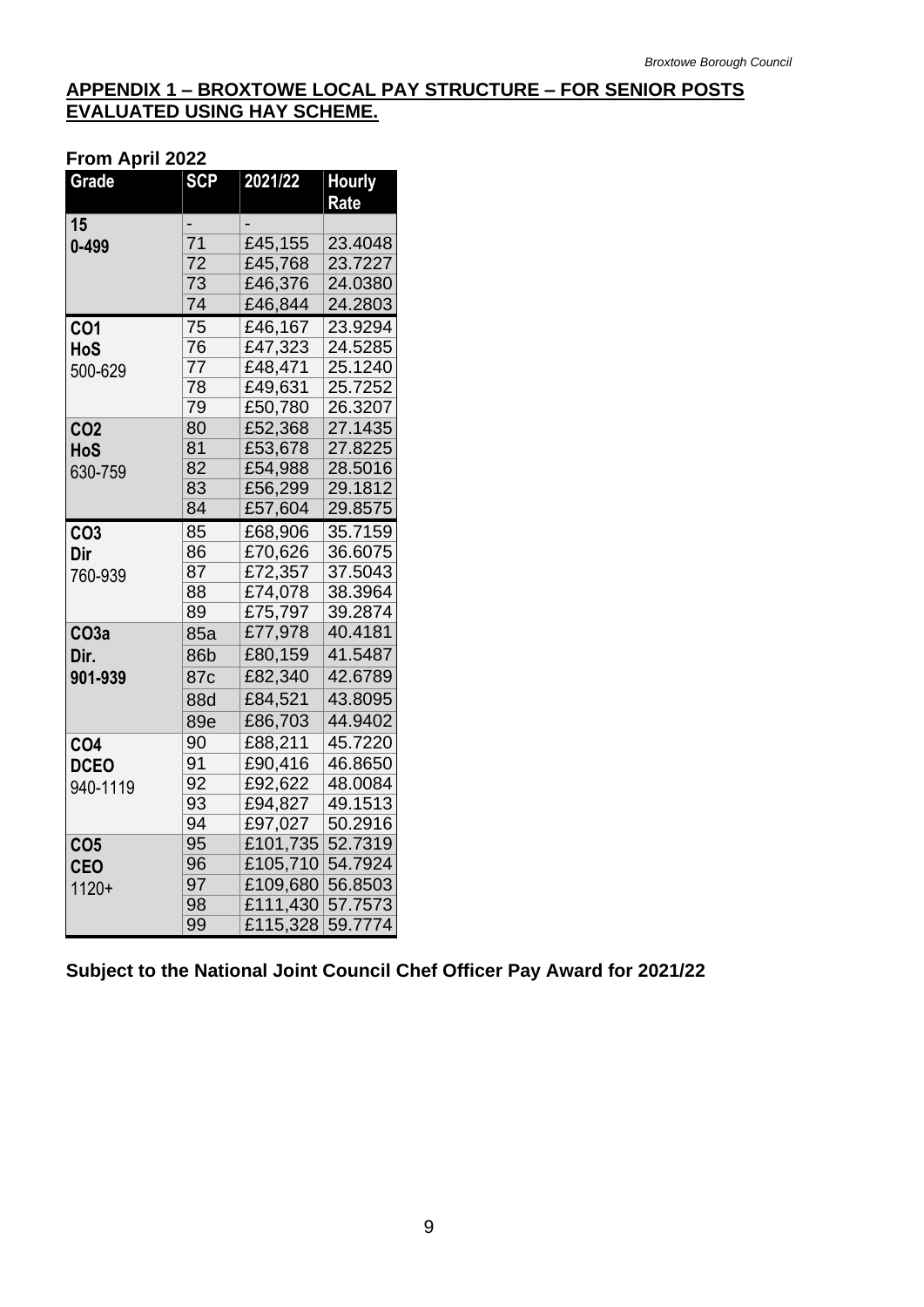# <span id="page-12-0"></span>**APPENDIX 2 – BROXTOWE LOCAL PAY STRUCTURE – FOR POSTS EVALUATED USING THE GLPC SCHEME.**

# **From April 2022**

| <b>JE</b><br><b>Score</b><br>[points] | Grade          | <b>SCP</b> | April<br>2020 | Rate    |
|---------------------------------------|----------------|------------|---------------|---------|
| 184-240                               | <b>Grade 2</b> | 12         | £18,563       | 9.6216  |
|                                       |                |            |               |         |
|                                       |                |            |               |         |
| 241-285                               | Grade 3        | 15         | £18,964       | 9.8293  |
| 286-324                               | Grade 4        | 16         | £19,239       | 9.9720  |
|                                       |                | 17         | £19,698       | 10.2101 |
|                                       |                | 18         | £20,054       | 10.3944 |
|                                       |                | 19         | £20,393       | 10.5701 |
|                                       |                |            |               |         |
| 325-365                               | Grade 5        | 21         | £20,565       | 10.6596 |
|                                       |                | 22         | £21,016       | 10.8934 |
|                                       |                | 23         | £21,467       | 11.1267 |
|                                       |                | 24         | £21,918       | 11.3605 |
|                                       |                |            |               |         |
| 366-401                               | Grade 6        | 26         | £22,427       | 11.6246 |
|                                       |                | 27         | £22,867       | 11.8526 |
|                                       |                | 28         | £23,308       | 12.0811 |
|                                       |                | 29         | £23,747       | 12.3085 |
|                                       |                |            |               |         |
| 402-439                               | Grade 7        | 31         | £24,359       | 12.6259 |
|                                       |                | 32         | £24,862       | 12.8869 |
|                                       |                | 33         | £25,365       | 13.1473 |
|                                       |                | 34         | £25,867       | 13.4077 |
|                                       |                |            |               |         |

## **Subject to the National Joint Council Pay Award for 2021/22**

.

| <b>JE</b><br><b>Score</b> | Grade    | <b>SCP</b> | <b>April</b> | Rate    |
|---------------------------|----------|------------|--------------|---------|
| [points]                  |          |            | 2020         |         |
| 440-469                   | Grade 8  | 36         | £26,537      | 13.7550 |
|                           |          | 37         | £27,057      | 14.0244 |
|                           |          | 38         | £27,576      | 14.2934 |
|                           |          | 39         | £28,095      | 14.5623 |
|                           |          |            |              |         |
| 470-500                   | Grade 9  | 41         | £29,023      | 15.0433 |
|                           |          | 42         | £29,589      | 15.3367 |
|                           |          | 43         | £30,157      | 15.6312 |
|                           |          | 44         | £30,723      | 15.9247 |
|                           |          |            |              |         |
| 501-533                   | Grade 10 | 46         | £31,941      | 16.5558 |
|                           |          | 47         | £32,569      | 16.8812 |
|                           |          | 48         | £33,193      | 17.2050 |
|                           |          | 49         | £33,819      | 17.5294 |
|                           |          |            |              |         |
| 534-563                   | Grade 11 | 51         | £34,709      | 17.9906 |
|                           |          | 52         | £35,306      | 18.3000 |
|                           |          | 53         | £35,903      | 18.6094 |
|                           |          | 54         | £36,500      | 18.9189 |
|                           |          |            |              |         |
| 564-593                   | Grade 12 | 56         | £37,288      | 19.3273 |
|                           |          | 57         | £37,928      | 19.6591 |
|                           |          | 58         | £38,567      | 19.9904 |
|                           |          | 59         | £39,207      | 20.3222 |
|                           |          |            |              |         |
| 594-622                   | Grade 13 | 61         | £40,107      | 20.7887 |
|                           |          | 62         | £40,700      | 21.0960 |
|                           |          | 63         | £41,293      | 21.4033 |
|                           |          | 64         | £41,886      | 21.7106 |
|                           |          |            |              |         |
| 623-653                   | Grade 14 | 66         | £42,564      | 22.0621 |
|                           |          | 67         | £43,039      | 22.3082 |
|                           |          | 68         | £43,511      | 22.5527 |
|                           |          | 69         | £43,985      | 22.7987 |
|                           |          |            |              |         |
| $654+$                    | Grade 15 | 71         | £45,155      | 23.4048 |
|                           |          | 72         | £45,768      | 23.7227 |
|                           |          | 73         | £46,376      | 24.0380 |
|                           |          | 74         | £46,844      | 24.2803 |
|                           |          | -          |              |         |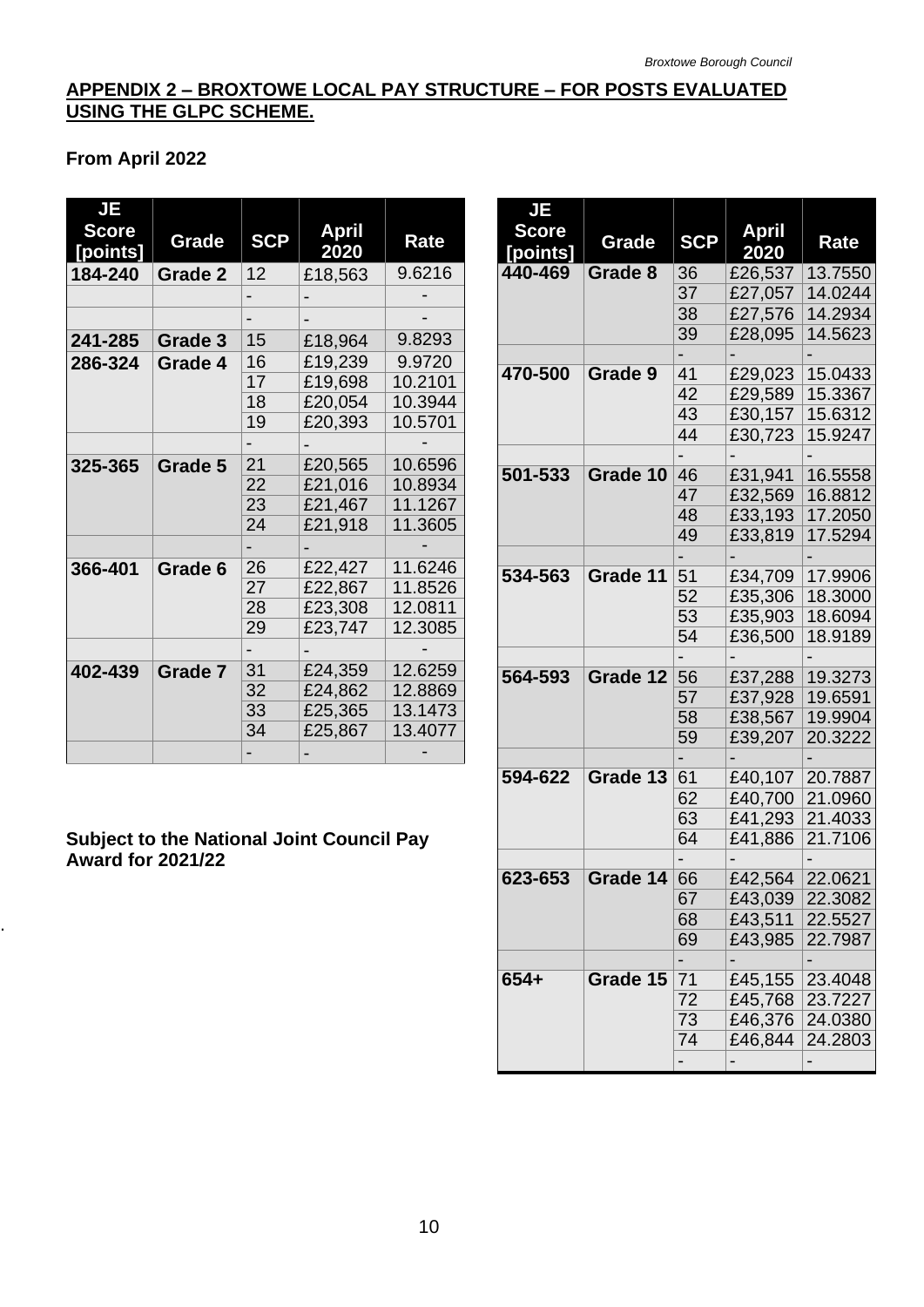# <span id="page-13-0"></span>**APPENDIX 2a – BROXTOWE LOCAL PAY STRUCTURE – SCALE OF LOCAL ALLOWANCES**

### **Broxtowe Borough Council Local Allowances (Subject to the National Joint Council Pay Award for 2021/22)**

|                                                                    | 2022/23 |
|--------------------------------------------------------------------|---------|
| <b>Relocation</b>                                                  |         |
| Lodging Allowance - per week                                       | 74.32   |
| Settling in Allowance                                              | 379.92  |
|                                                                    |         |
| <b>Mileage Allowances</b>                                          |         |
| Car Mileage Allowance (per mile) - (HMRC Rate)                     | 0.45    |
| Car PSV Rate (Training and Out of County Mileage<br>over 50 miles) | 0.22    |
|                                                                    |         |
| Motor cycles - per mile                                            |         |
| not exceeding 500cc - (HMRC Rate)                                  | 0.24    |
| Exceeding 500cc - (HMRC Rate)                                      | 0.24    |
| Pedal cycles - per mile (HMRC Rate)                                | 0.20    |
| <b>Voluntary Reliable Call Out</b>                                 |         |
| Calls initiated between 11.00 pm and 6.0 am                        | 15.83   |
| Calls initiated at other times                                     | 11.42   |
|                                                                    |         |
| <b>Standby</b>                                                     |         |
| Per weekday session                                                | 12.36   |
| Per day at weekend or bank holiday                                 | 37.09   |
|                                                                    |         |
| First Aid - per month                                              | 13.74   |
| First Aid (Mental Health) - per month                              | 13.74   |
|                                                                    |         |
| <b>Travel and Subsistence Allowances</b>                           |         |
| <b>Breakfast</b>                                                   | 6.31    |
| Lunch                                                              | 8.66    |
| Tea                                                                | 3.46    |
| <b>Evening Meal</b>                                                | 10.68   |
|                                                                    |         |
| Out of pocket expenses (Residential Courses)                       |         |
| per night                                                          | 4.98    |
| per week                                                           | 19.90   |
|                                                                    |         |
| <b>Long Service / Retirement Awards</b>                            |         |
| 25 Years                                                           | 448.17  |
| <b>Additional Years</b>                                            | 19.38   |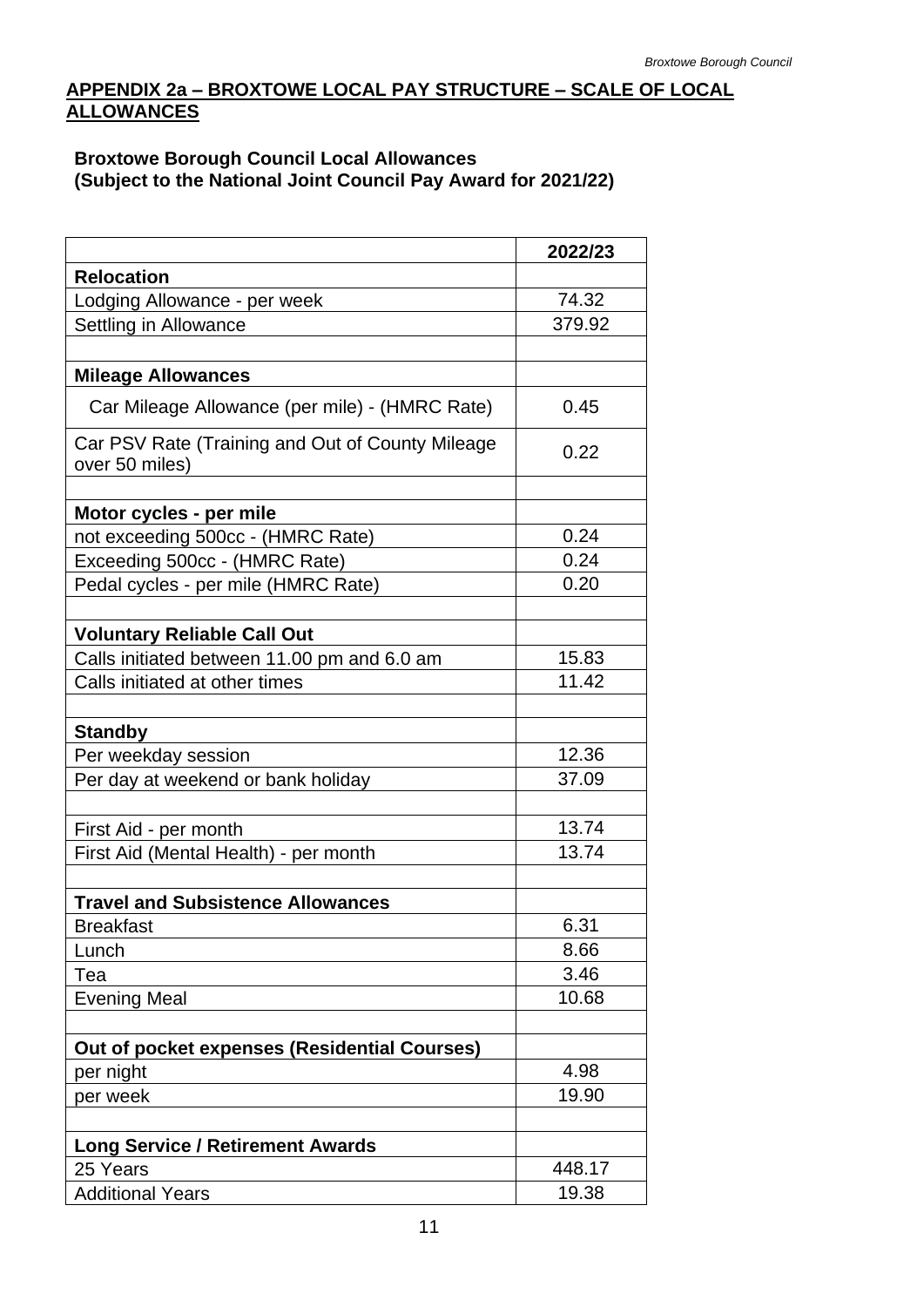# <span id="page-14-0"></span>**APPENDIX 3 - CHIEF OFFICERS' REMUNERATION TABLE**

| <b>Post</b>                                                         | <b>Salary</b><br>Grade | <b>Designated</b><br><b>Car User</b><br><b>Allowance</b> | <b>Professional</b><br><b>Fees</b> | <b>BBC</b><br><b>Pension</b><br><b>Contribution</b> |
|---------------------------------------------------------------------|------------------------|----------------------------------------------------------|------------------------------------|-----------------------------------------------------|
| <b>Chief Executive</b>                                              | CO <sub>5</sub>        | Y                                                        | Y                                  | 18.0%                                               |
| Deputy Chief<br><b>Executive and</b><br>Section 151<br>Officer      | CO <sub>4</sub>        | Y                                                        | Y                                  | 18.0%                                               |
| <b>Executive Director</b>                                           | CO <sub>3</sub> a      | Y                                                        | Y                                  | 18.0%                                               |
| <b>Monitoring Officer</b>                                           | CO <sub>2</sub>        | Y                                                        | Y                                  | 18.0%                                               |
| Head of Housing                                                     | CO <sub>2</sub>        | Y                                                        | Y                                  | 18.0%                                               |
| <b>Head of Finance</b>                                              | CO <sub>2</sub>        | Y                                                        | Y                                  | 18.0%                                               |
| Head of<br>Environment                                              | CO <sub>2</sub>        | Y                                                        | Y                                  | 18.0%                                               |
| <b>Head of Asset</b><br>Management &<br>Development                 | CO <sub>2</sub>        | Υ                                                        | Υ                                  | 18.0%                                               |
| Head of Planning<br>& Economic<br>Development                       | CO <sub>2</sub>        | Υ                                                        | Y                                  | 18.0%                                               |
| Head of<br>Revenues,<br>Benefits and<br>Customer<br><b>Services</b> | CO <sub>2</sub>        | Υ                                                        | Y                                  | 18.0%                                               |
| <b>Head of Legal</b><br><b>Services</b>                             | CO <sub>1</sub>        | Y                                                        | Y                                  | 18.0%                                               |
| Head of<br>Governance                                               | CO <sub>1</sub>        | Y                                                        | Y                                  | 18.0%                                               |
| Head of<br>Administration                                           | 15                     | Y                                                        | Y                                  | 18.0%                                               |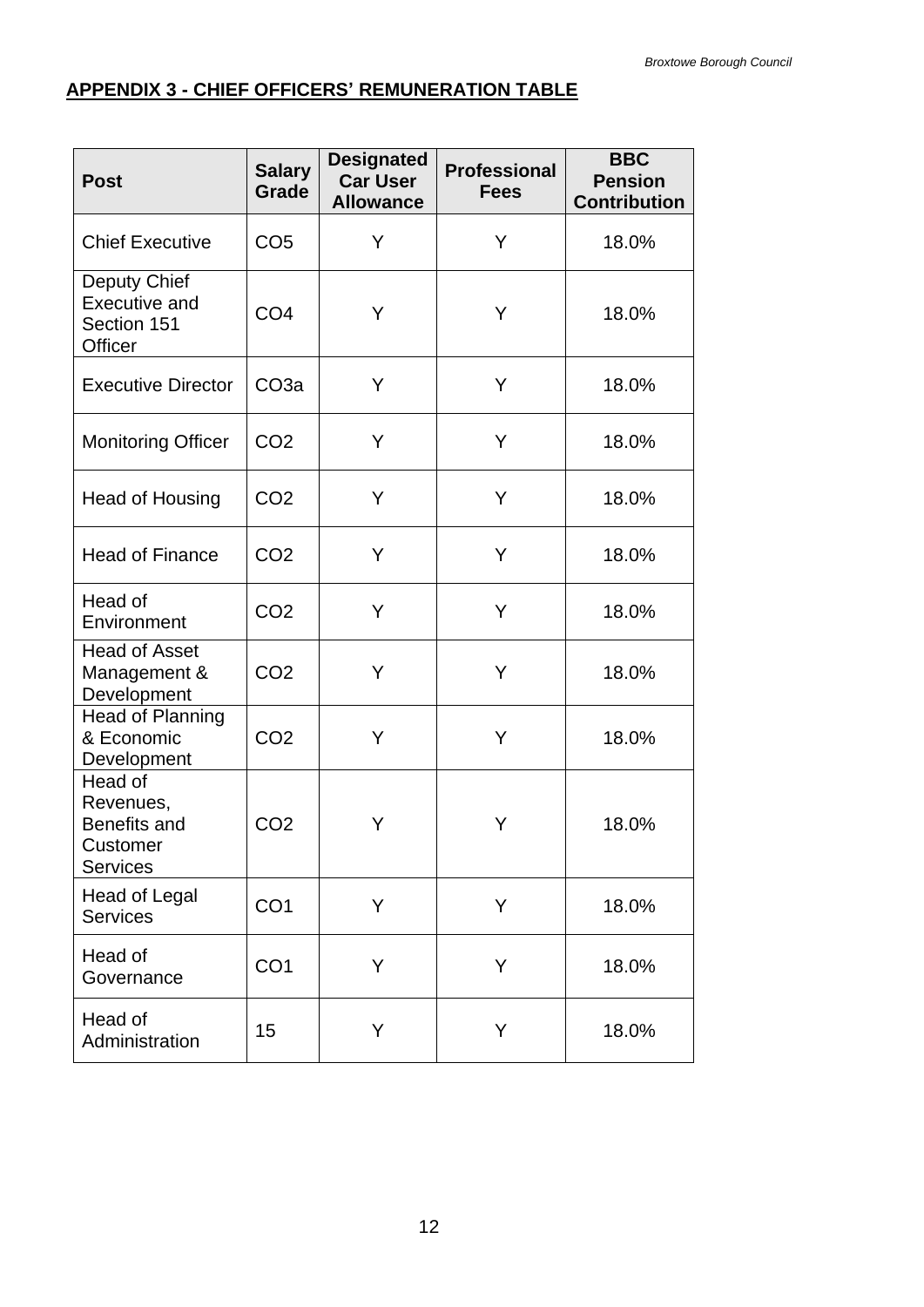# <span id="page-15-0"></span>**APPENDIX 4 – SCALE OF FEES FOR ELECTORAL FUNCTIONS**

# **1. Elections**

These fees are effective from 1 April 2022.

# **Polling Station Staff Fees**

| Fee                                   | <b>Scale</b>   |
|---------------------------------------|----------------|
| <b>Presiding Officer</b>              | £208*          |
| Add 20% for 1st additional combined   |                |
| election and 10% for each combination |                |
| thereafter                            |                |
| <b>Poll Clerk</b>                     | £140 $*$       |
| Add 20% for 1st additional combined   |                |
| election and 10% for each combination |                |
| thereafter                            | £8.75 per hour |
| <b>Polling Station Inspector</b>      | £208*          |
|                                       |                |
| Training fee: face to face and test   | $£40*$         |
| face to face or test only             | £20*           |
| Delivery of training, fee per session | £150           |

 pence per mile (bicycle). Reasonable out-of-pocket expenses may be paid where \*These fees do not include travelling expenses, which are at the discretion of the Returning Officer. Councils may use casual user mileage rates as laid down by the N.J.C - 45 pence per mile (private vehicle) and 24 pence per mile (motor cycle) or 20 public transport is used.

# **Count Staff Fees**

| Fee                                   | Scale*                       |
|---------------------------------------|------------------------------|
| <b>Deputy Returning Officer</b>       | £25.00 per hour              |
| <b>Chief Counting Officer</b>         | £18.00 per hour (up to 10pm) |
|                                       | £24.50 per hour (after 10pm) |
| <b>Count Manager</b>                  | £18.00 per hour (up to 10pm) |
|                                       | £24.50 per hour (after 10pm) |
| <b>Count Supervisor</b>               | £15.50 per hour (up to 10pm) |
|                                       | £22.50 per hour (after 10pm) |
| <b>Assistant Count Supervisor</b>     | £13.75 per hour (up to 10pm) |
|                                       | £20.50 per hour (after 10pm) |
| <b>Count Assistant</b>                | £12.50 per hour (up to 10pm) |
|                                       | £18.75 per hour (after 10pm) |
| Count set up                          | £9.05 per hour               |
| Door Supervisor                       | £13.75 per hour (up to 10pm) |
|                                       | £20.50 per hour (after 10pm) |
| Verification of ballot paper accounts | £13.75 per hour              |
|                                       | £20.50 per hour (after 10pm) |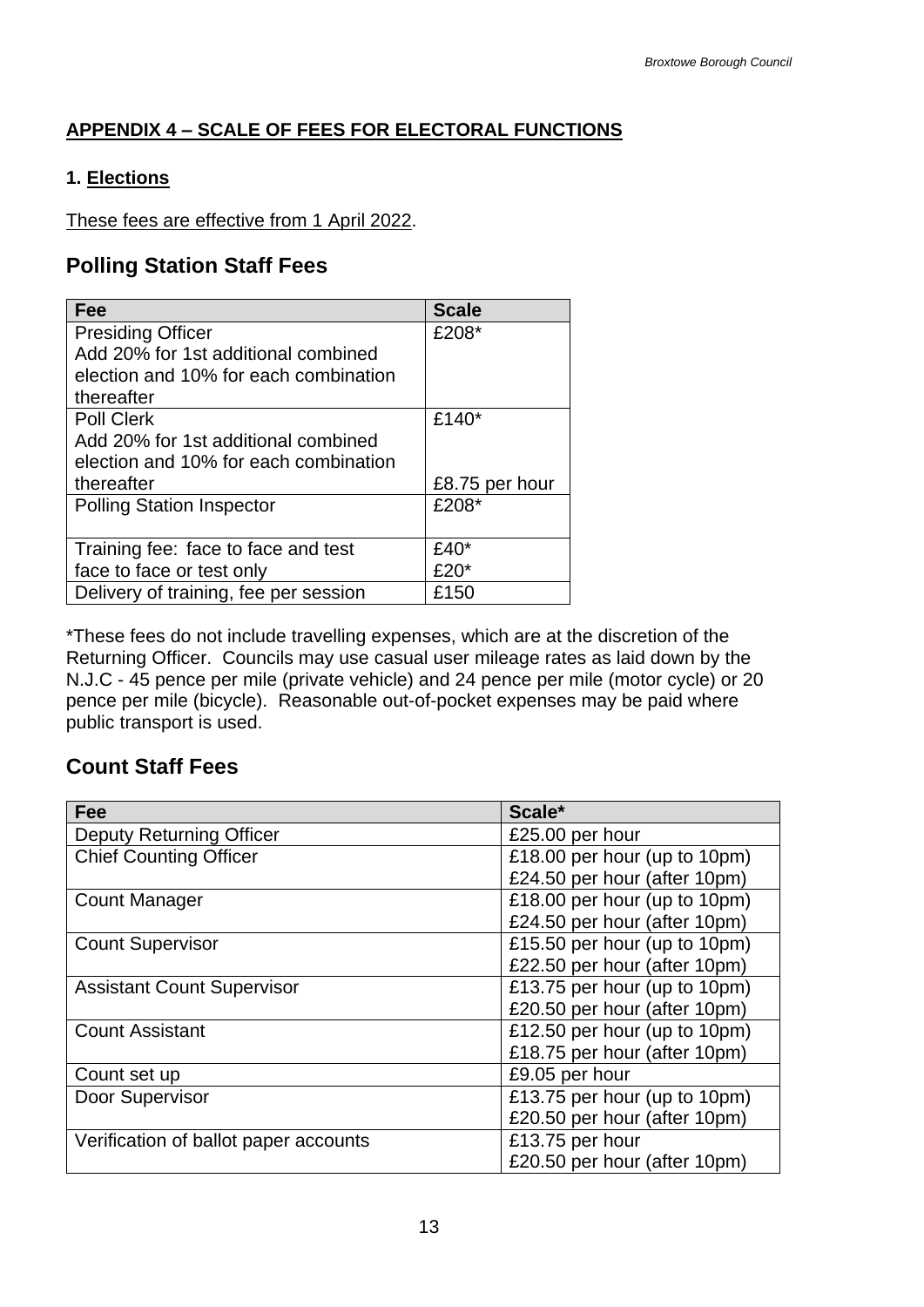Payment of additional fees for working overnight, to reflect unsociable hours, is at the discretion of the Returning Officer.

 pence per mile (bicycle). Reasonable out-of-pocket expenses may be paid where \*These fees do not include travelling expenses, which are at the discretion of the Returning Officer. Councils may use casual user mileage rates as laid down by the N.J.C - 45 pence per mile (private vehicle) and 24 pence per mile (motor cycle) or 20 public transport is used.

# **Postal Voting Staff Fees**

| Fees for issue or receipt of Postal<br><b>Votes</b> | <b>Scale</b>                  |
|-----------------------------------------------------|-------------------------------|
| <b>Deputy Returning Officer</b>                     | £25.00 per hour               |
| Postal Vote Co-ordinator                            | £15 per hour (up to 5pm)      |
|                                                     | £16.50 per hour (5pm to 10pm) |
|                                                     | £22.50 per hour (after 10pm)  |
| <b>Postal Voting Supervisor</b>                     | £12.00 per hour (up to 5pm)   |
|                                                     | £15 per hour (5pm to 10pm)    |
|                                                     | £20.50 per hour (after 10pm)  |
| <b>Postal Voting Assistant</b>                      | £9.05 per hour (up to 5pm)    |
|                                                     | £13.75 per hour (5pm to 10pm) |
|                                                     | £18.75 per hour (after 10pm)  |

# **Returning Officer Fees**

| <b>Fee</b>                                               | <b>Scale</b> |
|----------------------------------------------------------|--------------|
| Returning Officer's fee for the 1st 1,000 local electors | £102         |
| within each ward for which an election is held           |              |
| Returning Officer's fee for each additional 1,000        | £34          |
| electors or part thereof per ward                        |              |
| Returning Officer's fee for an uncontested Election      | £41.50       |
| Returning Officer's clerical fee per 1,000 electors      | £8.40        |
| Returning Officer's fee for postal voting (issue and     | £165         |
| receipt)                                                 |              |

# **Deputy Returning Officer and other Fees**

| Fee                                                                 | <b>Scale</b>   |
|---------------------------------------------------------------------|----------------|
| Deputy Returning Officer's fee or Acting Deputy Returning Officer's | £160           |
| fee for other duties (excluding count), eg: processing nominations  |                |
| General clerical staffing per 100 electors                          | £8.10          |
| Poll card hand delivery per poll card                               | 15p            |
| <b>Ballot box logistics</b>                                         | £110.25        |
| <b>Ballot box preparation</b>                                       | £9.05 per hour |
| <b>Ballot book proofing</b>                                         | £9.05 per hour |

### **Notes**

Additional fees may be paid to cover the actual and necessary costs incurred by the Returning Officer for all purposes including clerical assistance, in connection with the election not already included in this scale.